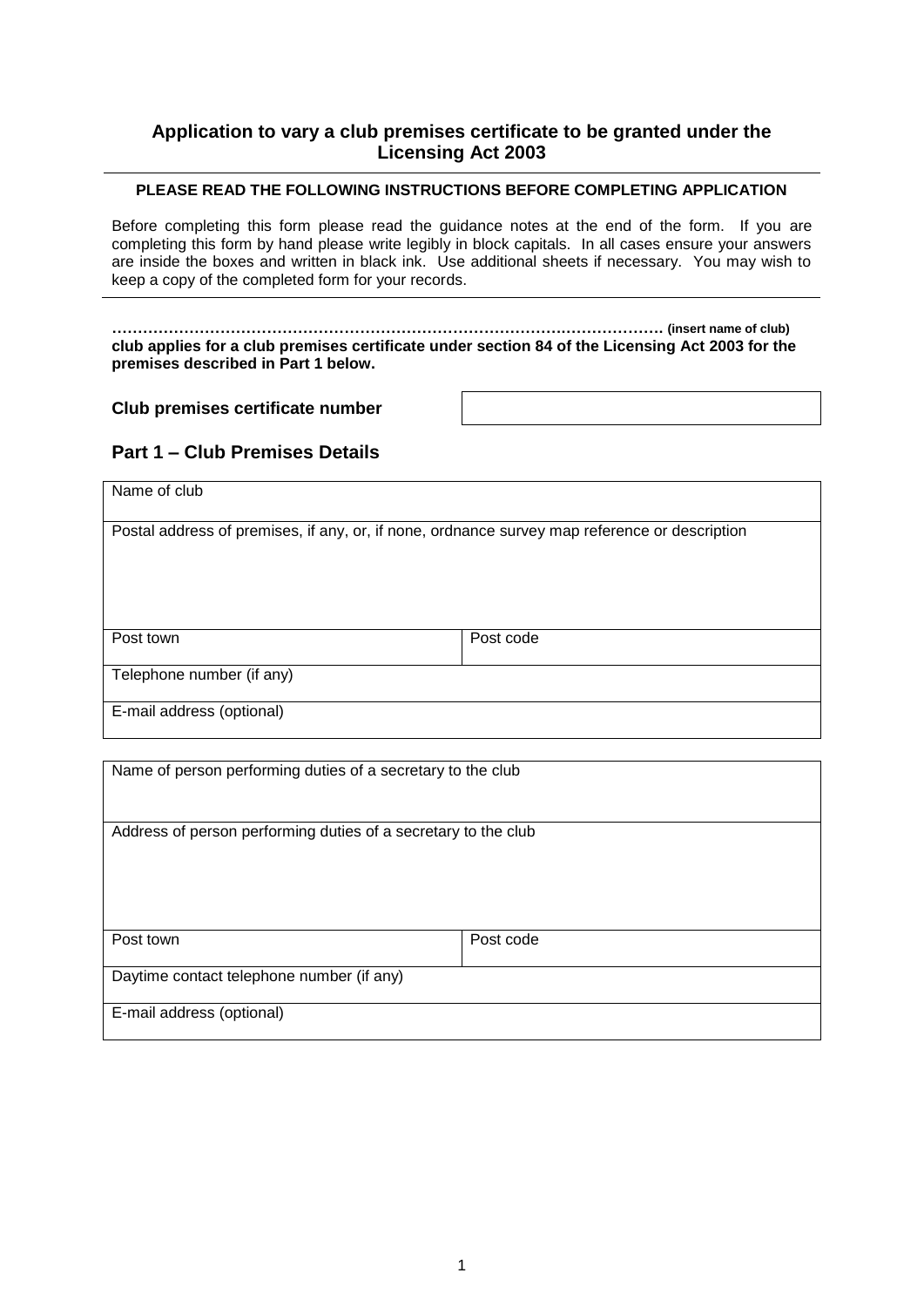## **Part 2 – Applicant details**

| Daytime contact telephone number                                                                                                                                         |                                                                                                                                                                                                                                                                |  |          |     |              |  |                      |  |  |
|--------------------------------------------------------------------------------------------------------------------------------------------------------------------------|----------------------------------------------------------------------------------------------------------------------------------------------------------------------------------------------------------------------------------------------------------------|--|----------|-----|--------------|--|----------------------|--|--|
| Email address (optional)                                                                                                                                                 |                                                                                                                                                                                                                                                                |  |          |     |              |  |                      |  |  |
| Current postal address<br>if different from<br>premises address                                                                                                          |                                                                                                                                                                                                                                                                |  |          |     |              |  |                      |  |  |
| Post Town                                                                                                                                                                |                                                                                                                                                                                                                                                                |  | Postcode |     |              |  |                      |  |  |
| <b>Part 3 - Variation</b>                                                                                                                                                |                                                                                                                                                                                                                                                                |  |          |     |              |  |                      |  |  |
| Do you want the proposed variation to have effect as soon as possible?                                                                                                   |                                                                                                                                                                                                                                                                |  |          |     |              |  | Yes $\Box$ No $\Box$ |  |  |
| If not when do you want the variation to take effect from?                                                                                                               |                                                                                                                                                                                                                                                                |  |          | Day | <b>Month</b> |  | Year                 |  |  |
|                                                                                                                                                                          | Do you want the proposed variation to have effect in relation to the introduction<br>Yes $\Box$ No $\Box$<br>of the late night levy? (please see guidance note 1)<br>Please describe briefly the nature of the proposed variation (please see guidance note 2) |  |          |     |              |  |                      |  |  |
|                                                                                                                                                                          |                                                                                                                                                                                                                                                                |  |          |     |              |  |                      |  |  |
|                                                                                                                                                                          |                                                                                                                                                                                                                                                                |  |          |     |              |  |                      |  |  |
|                                                                                                                                                                          |                                                                                                                                                                                                                                                                |  |          |     |              |  |                      |  |  |
|                                                                                                                                                                          |                                                                                                                                                                                                                                                                |  |          |     |              |  |                      |  |  |
|                                                                                                                                                                          |                                                                                                                                                                                                                                                                |  |          |     |              |  |                      |  |  |
|                                                                                                                                                                          |                                                                                                                                                                                                                                                                |  |          |     |              |  |                      |  |  |
|                                                                                                                                                                          |                                                                                                                                                                                                                                                                |  |          |     |              |  |                      |  |  |
|                                                                                                                                                                          |                                                                                                                                                                                                                                                                |  |          |     |              |  |                      |  |  |
|                                                                                                                                                                          |                                                                                                                                                                                                                                                                |  |          |     |              |  |                      |  |  |
| If the club's proposed variation would mean that 5,000 or more people are expected to<br>attend the premises at any one time, please state the number expected to attend |                                                                                                                                                                                                                                                                |  |          |     |              |  |                      |  |  |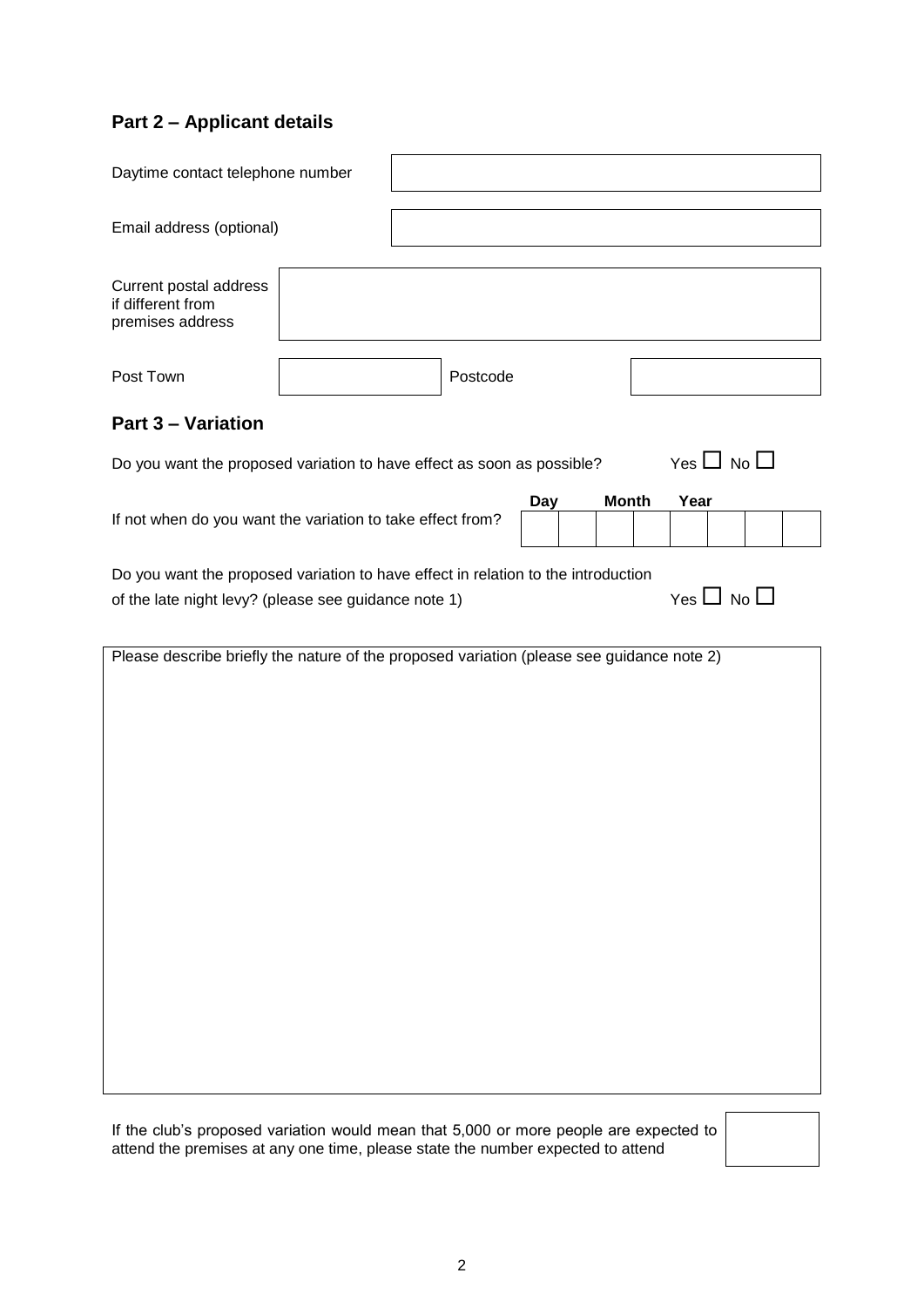### **Part 4 - Club Operating Schedule**

Please complete those parts of the Club Operating Schedule which would be subject to change if this application to vary is successful.

What qualifying club activities do you intend to conduct on the club premises which will be affected by your application.

**Please tick all that apply**

#### **Provision of regulated entertainment** (please read guidance note 3)

- a) plays (if ticking yes, fill in box A)  $\Box$
- b) films (if ticking yes, fill in box B)
- c) indoor sporting events (if ticking yes, fill in box C)  $\Box$
- d) boxing or wrestling entertainment (if ticking yes, fill in box D)
- e) live music (if ticking yes, fill in box E)  $\Box$
- f) recorded music (if ticking yes, fill in box  $F$ )  $\Box$
- g) performance of dance (if ticking yes, fill in box G)  $\Box$
- h) anything of a similar description to that falling within (e), (f) or (g)  $\Box$ (if ticking yes, fill in box H)

#### **The supply of alcohol by or on behalf of a club to, or to the order of, a member**

**of the club** (if ticking yes, fill in box Ⅰ) **a** 

#### **The sale by retail of alcohol by or on behalf of a club to a guest of a member of the club for consumption on the premises where the sale takes place**

 $(i$ f ticking yes, fill in box J $)$ 

#### **In all cases complete boxes K, L and M**



| <b>Plays</b><br>Standard days and timings |                               |               | Will the performance of a play take place indoors or<br>outdoors or both – please tick $(v)$ (please read guidance                                                                                    | <b>Indoors</b>  |  |  |
|-------------------------------------------|-------------------------------|---------------|-------------------------------------------------------------------------------------------------------------------------------------------------------------------------------------------------------|-----------------|--|--|
|                                           | (please read guidance note 8) |               | note $4)$                                                                                                                                                                                             | <b>Outdoors</b> |  |  |
| Day                                       | <b>Start</b>                  | <b>Finish</b> |                                                                                                                                                                                                       | <b>Both</b>     |  |  |
| Mon                                       |                               |               | Please give further details here (please read guidance note 5)                                                                                                                                        |                 |  |  |
| Tue                                       |                               |               |                                                                                                                                                                                                       |                 |  |  |
| Wed                                       |                               |               | State any seasonal variations for performing play (please read guidance note 6)                                                                                                                       |                 |  |  |
| <b>Thur</b>                               |                               |               |                                                                                                                                                                                                       |                 |  |  |
| Fri                                       |                               |               | Non standard timings. Where you intend to use the premises for the performance<br>of plays at different times to those listed in the column on the left, please list<br>(please read guidance note 7) |                 |  |  |
| Sat                                       |                               |               |                                                                                                                                                                                                       |                 |  |  |
| Sun                                       |                               |               |                                                                                                                                                                                                       |                 |  |  |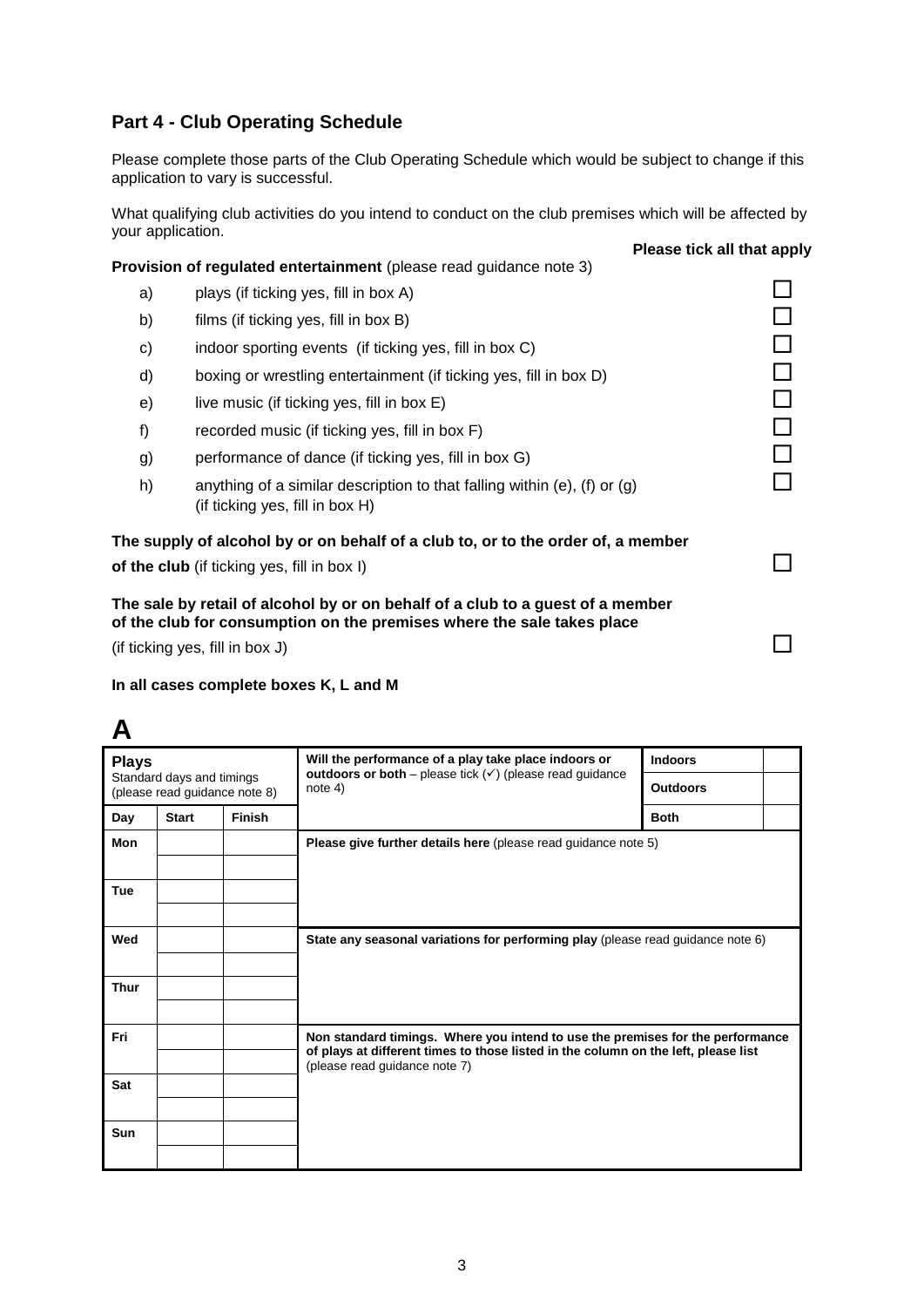# **B**

| <b>Films</b>                                               |              |               | Will the exhibition of a films take place indoors or                                                                                                                                                 | <b>Indoors</b>  |  |
|------------------------------------------------------------|--------------|---------------|------------------------------------------------------------------------------------------------------------------------------------------------------------------------------------------------------|-----------------|--|
| Standard days and timings<br>(please read guidance note 8) |              |               | outdoors or both – please tick $(v)$ (please read guidance<br>note 4)                                                                                                                                | <b>Outdoors</b> |  |
| Day                                                        | <b>Start</b> | <b>Finish</b> |                                                                                                                                                                                                      | <b>Both</b>     |  |
| <b>Mon</b>                                                 |              |               | Please give further details here (please read guidance note 5)                                                                                                                                       |                 |  |
| <b>Tue</b>                                                 |              |               |                                                                                                                                                                                                      |                 |  |
| Wed                                                        |              |               | State any seasonal variations for the exhibition of films (please read guidance note<br>6)                                                                                                           |                 |  |
| <b>Thur</b>                                                |              |               |                                                                                                                                                                                                      |                 |  |
| Fri                                                        |              |               | Non standard timings. Where you intend to use the premises for the exhibition of<br>films at different times to those listed in the column on the left, please list (please<br>read guidance note 7) |                 |  |
| Sat                                                        |              |               |                                                                                                                                                                                                      |                 |  |
| Sun                                                        |              |               |                                                                                                                                                                                                      |                 |  |

# **C**

| Indoor sporting events<br>Standard days and timings<br>(please read guidance note 8) |              |               | Please give further details (please read guidance note 5)                                                                                                                                            |
|--------------------------------------------------------------------------------------|--------------|---------------|------------------------------------------------------------------------------------------------------------------------------------------------------------------------------------------------------|
| Day                                                                                  | <b>Start</b> | <b>Finish</b> |                                                                                                                                                                                                      |
| Mon                                                                                  |              |               |                                                                                                                                                                                                      |
| <b>Tue</b>                                                                           |              |               | State any seasonal variations for indoor sporting events (please read guidance note<br>6)                                                                                                            |
| Wed                                                                                  |              |               |                                                                                                                                                                                                      |
| <b>Thur</b>                                                                          |              |               |                                                                                                                                                                                                      |
| Fri                                                                                  |              |               | Non standard timings. Where you intend to use the premises for indoor sporting<br>events at different times to those listed in the column on the left, please list.<br>(please read guidance note 7) |
| Sat                                                                                  |              |               |                                                                                                                                                                                                      |
| <b>Sun</b>                                                                           |              |               |                                                                                                                                                                                                      |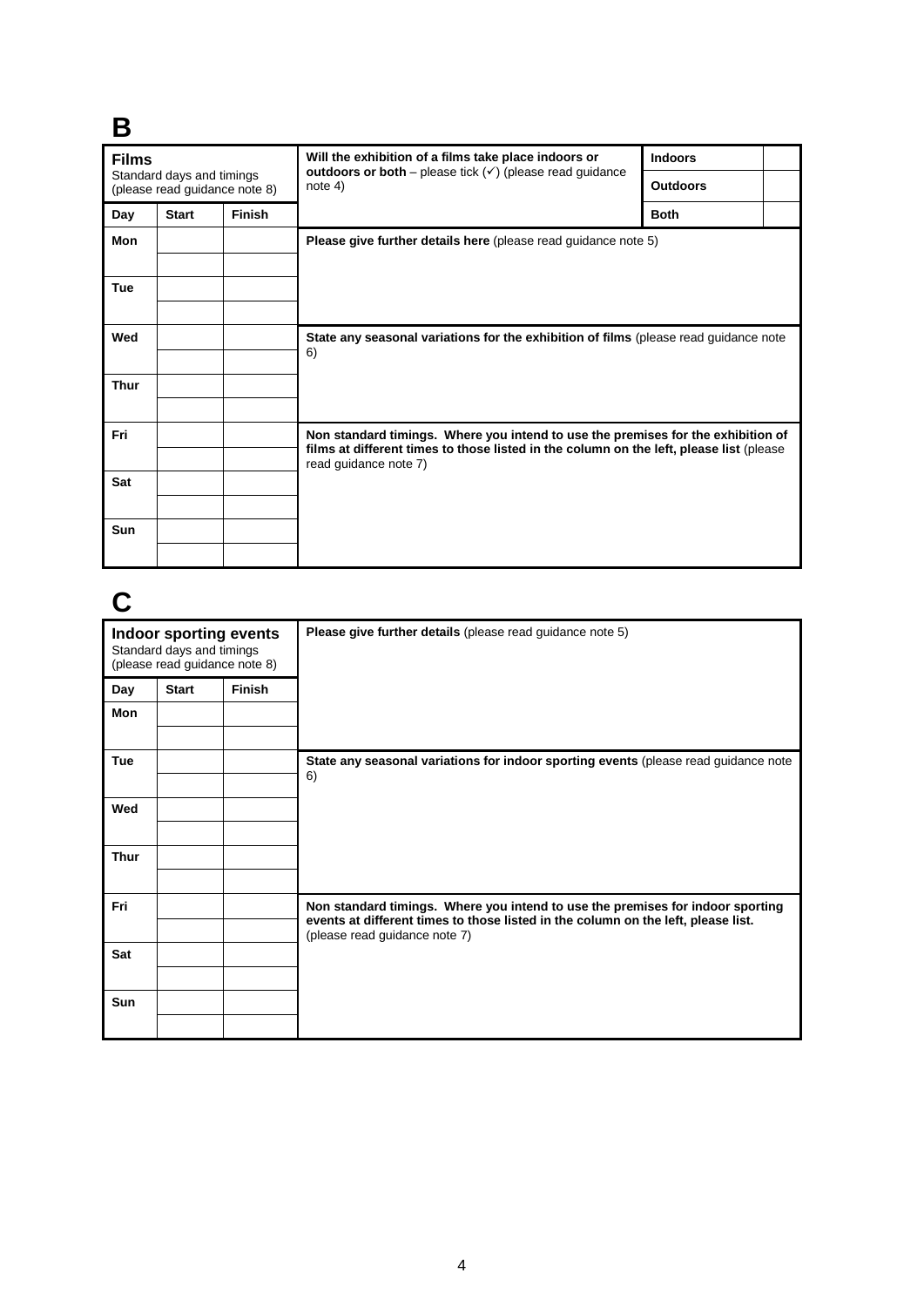# **D**

| <b>Boxing or wrestling</b>                                                  |              |               | Will the boxing or wrestling entertainment take place                                                                                                                                                           | <b>Indoors</b>  |  |
|-----------------------------------------------------------------------------|--------------|---------------|-----------------------------------------------------------------------------------------------------------------------------------------------------------------------------------------------------------------|-----------------|--|
| entertainment<br>Standard days and timings<br>(please read guidance note 8) |              |               | indoors or outdoors or both – please tick $(\checkmark)$ (please<br>read guidance note 4)                                                                                                                       | <b>Outdoors</b> |  |
| Day                                                                         | <b>Start</b> | <b>Finish</b> |                                                                                                                                                                                                                 | <b>Both</b>     |  |
| Mon                                                                         |              |               | Please give further details here (please read guidance note 5)                                                                                                                                                  |                 |  |
| <b>Tue</b>                                                                  |              |               |                                                                                                                                                                                                                 |                 |  |
| Wed                                                                         |              |               | State any seasonal variations for the boxing or wrestling entertainment (please<br>read guidance note 6)                                                                                                        |                 |  |
| <b>Thur</b>                                                                 |              |               |                                                                                                                                                                                                                 |                 |  |
| Fri                                                                         |              |               | Non standard timings. Where you intend to use the premises for boxing or<br>wrestling entertainment at different times to those listed in the column on the left,<br>please list. (please read guidance note 7) |                 |  |
| Sat                                                                         |              |               |                                                                                                                                                                                                                 |                 |  |
| Sun                                                                         |              |               |                                                                                                                                                                                                                 |                 |  |

## **E**

| Live music<br>Standard days and timings |              |               | Will the performance of live music take place indoors<br>or outdoors or both – please tick $(\checkmark)$ (please read                                                                                      | <b>Indoors</b>  |  |  |
|-----------------------------------------|--------------|---------------|-------------------------------------------------------------------------------------------------------------------------------------------------------------------------------------------------------------|-----------------|--|--|
| (please read guidance note 8)           |              |               | guidance note 4)                                                                                                                                                                                            | <b>Outdoors</b> |  |  |
| Day                                     | <b>Start</b> | <b>Finish</b> |                                                                                                                                                                                                             | <b>Both</b>     |  |  |
| <b>Mon</b>                              |              |               | <b>Please give further details here</b> (please read guidance note 5)                                                                                                                                       |                 |  |  |
| <b>Tue</b>                              |              |               |                                                                                                                                                                                                             |                 |  |  |
| Wed                                     |              |               | State any seasonal variations for the performance of live music (please read<br>guidance note 6)                                                                                                            |                 |  |  |
| <b>Thur</b>                             |              |               |                                                                                                                                                                                                             |                 |  |  |
| Fri                                     |              |               | Non standard timings. Where you intend to use the premises for the performance<br>of live music at different times to those listed in the column on the left, please list.<br>(Please read guidance note 7) |                 |  |  |
| Sat                                     |              |               |                                                                                                                                                                                                             |                 |  |  |
| Sun                                     |              |               |                                                                                                                                                                                                             |                 |  |  |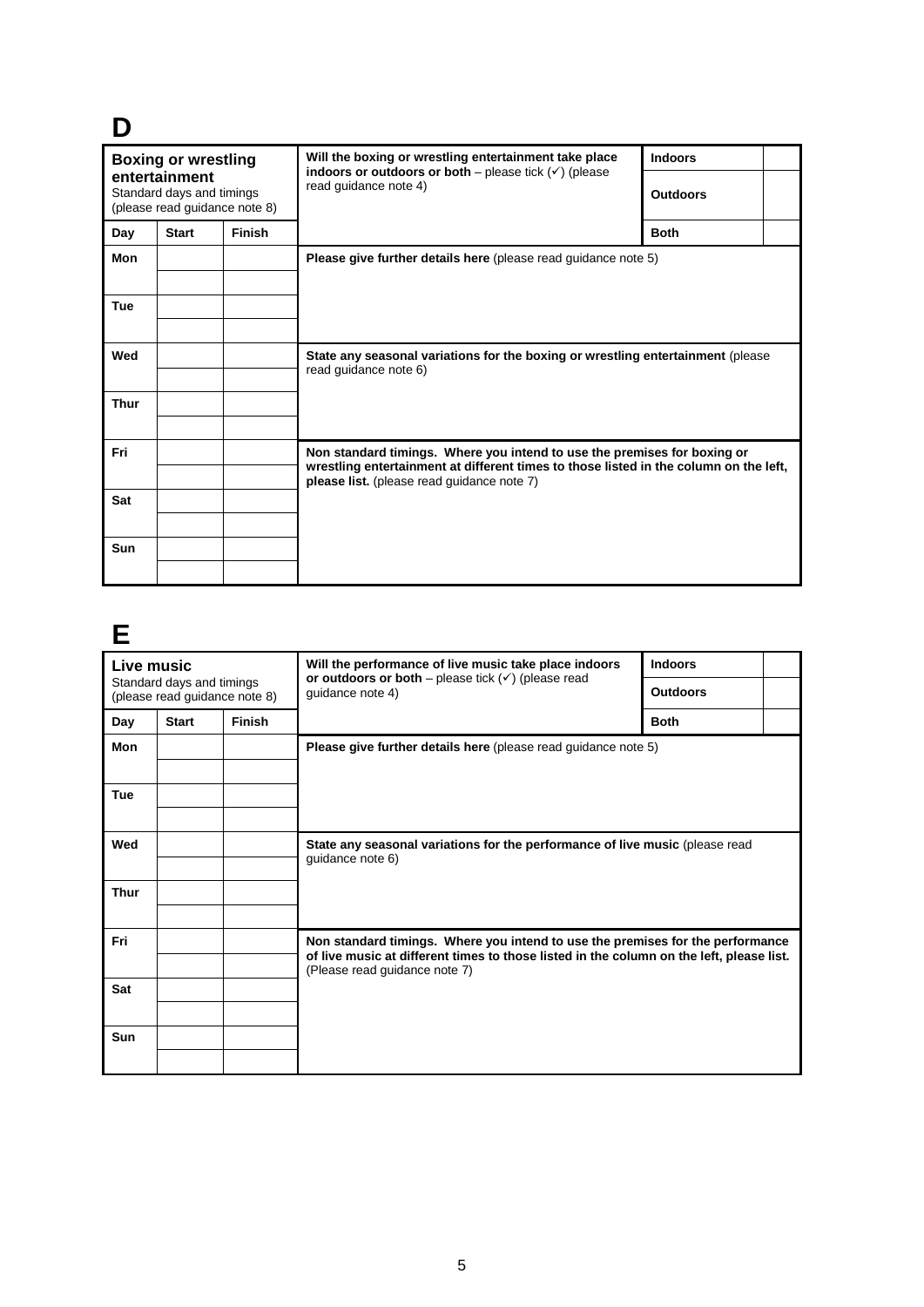| <b>Recorded music</b> |                           |                               | Will the playing of recorded music take place indoors<br>or outdoors or both – please tick $(\checkmark)$ (please read                                                                                             | <b>Indoors</b>  |  |  |
|-----------------------|---------------------------|-------------------------------|--------------------------------------------------------------------------------------------------------------------------------------------------------------------------------------------------------------------|-----------------|--|--|
|                       | Standard days and timings | (please read guidance note 8) | guidance note 4)                                                                                                                                                                                                   | <b>Outdoors</b> |  |  |
| Day                   | <b>Start</b>              | <b>Finish</b>                 |                                                                                                                                                                                                                    | <b>Both</b>     |  |  |
| Mon                   |                           |                               | Please give further details here (please read guidance note 5)                                                                                                                                                     |                 |  |  |
| <b>Tue</b>            |                           |                               |                                                                                                                                                                                                                    |                 |  |  |
| Wed                   |                           |                               | State any seasonal variations for the playing of recorded music (please read<br>guidance note 6)                                                                                                                   |                 |  |  |
| <b>Thur</b>           |                           |                               |                                                                                                                                                                                                                    |                 |  |  |
| Fri                   |                           |                               | Non standard timings. Where you intend to use the premises for the playing of<br>recorded music at different times to those listed in the column on the left, please<br><b>list.</b> (please read guidance note 7) |                 |  |  |
| Sat                   |                           |                               |                                                                                                                                                                                                                    |                 |  |  |
| Sun                   |                           |                               |                                                                                                                                                                                                                    |                 |  |  |

# **G**

| Performance of dance                                       |              |               | Will the performance of dance take place indoors or<br>outdoors or both – please tick $(v)$ (please read guidance                                                                                      | <b>Indoors</b>  |  |  |
|------------------------------------------------------------|--------------|---------------|--------------------------------------------------------------------------------------------------------------------------------------------------------------------------------------------------------|-----------------|--|--|
| Standard days and timings<br>(please read guidance note 8) |              |               | note 4)                                                                                                                                                                                                | <b>Outdoors</b> |  |  |
| Day                                                        | <b>Start</b> | <b>Finish</b> |                                                                                                                                                                                                        | <b>Both</b>     |  |  |
| <b>Mon</b>                                                 |              |               | Please give further details here (please read guidance note 5)                                                                                                                                         |                 |  |  |
| <b>Tue</b>                                                 |              |               |                                                                                                                                                                                                        |                 |  |  |
| Wed                                                        |              |               | State any seasonal variations for the performance of dance (please read guidance<br>note 6)                                                                                                            |                 |  |  |
| <b>Thur</b>                                                |              |               |                                                                                                                                                                                                        |                 |  |  |
| Fri                                                        |              |               | Non standard timings. Where you intend to use the premises for the performance<br>of dance at different times to those listed in the column on the left, please list.<br>(please read guidance note 7) |                 |  |  |
| Sat                                                        |              |               |                                                                                                                                                                                                        |                 |  |  |
| Sun                                                        |              |               |                                                                                                                                                                                                        |                 |  |  |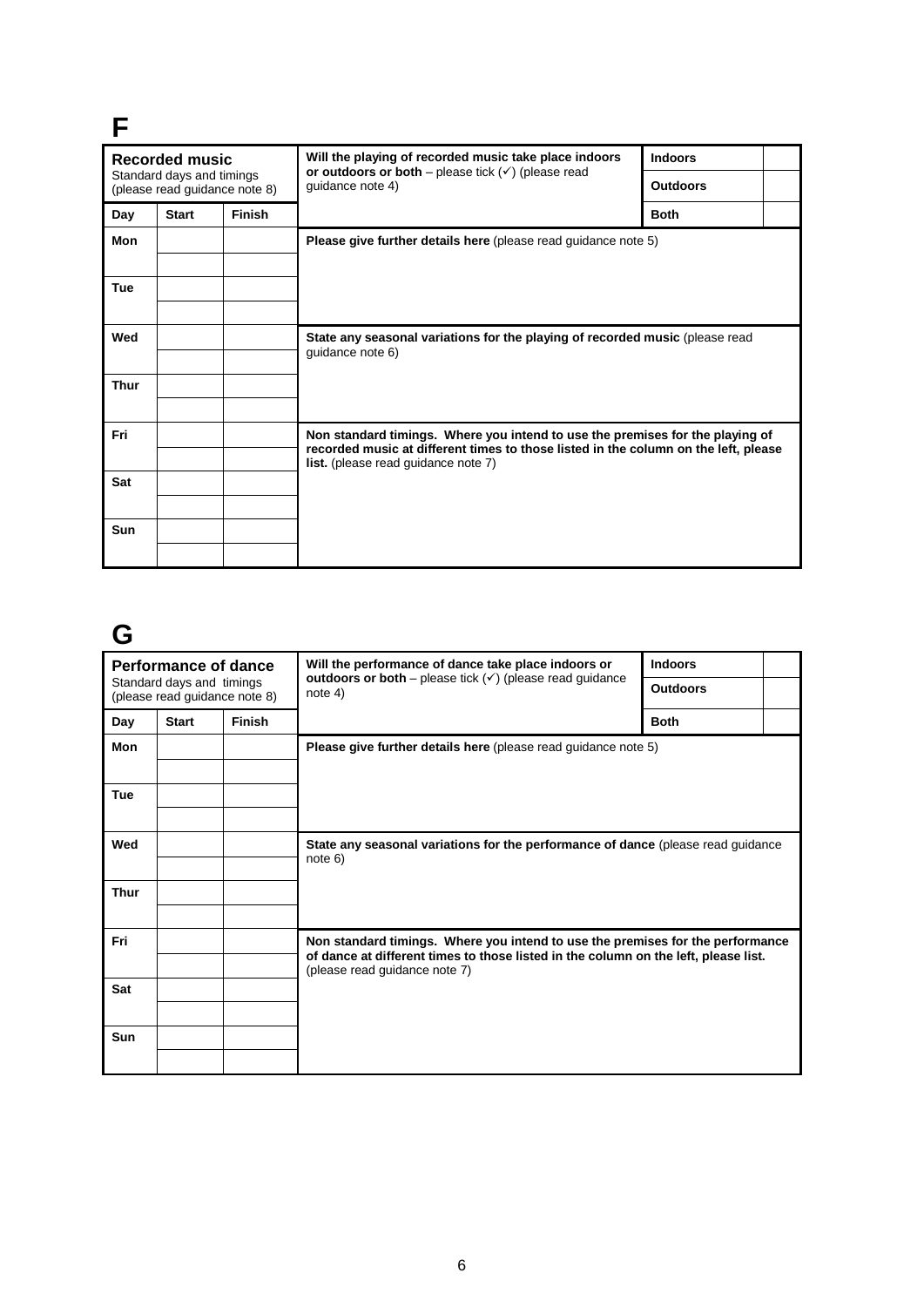# **H**

| Anything of a similar<br>description to that<br>falling within (e), (f) or<br>(g)<br>Standard days and timings<br>(please read guidance note 8) |              |               | Please give a description of the type of entertainment you will be providing                                                                                                                                                                         |                 |  |  |  |
|-------------------------------------------------------------------------------------------------------------------------------------------------|--------------|---------------|------------------------------------------------------------------------------------------------------------------------------------------------------------------------------------------------------------------------------------------------------|-----------------|--|--|--|
|                                                                                                                                                 |              |               | <b>Indoors</b><br>Will the entertainment take place indoors or outdoors                                                                                                                                                                              |                 |  |  |  |
|                                                                                                                                                 |              |               | or both – please tick $(\checkmark)$ (please read quidance note 4)                                                                                                                                                                                   | <b>Outdoors</b> |  |  |  |
| Day                                                                                                                                             | <b>Start</b> | <b>Finish</b> |                                                                                                                                                                                                                                                      | <b>Both</b>     |  |  |  |
| Mon                                                                                                                                             |              |               | <b>Please give further details here</b> (please read guidance note 5)                                                                                                                                                                                |                 |  |  |  |
| <b>Tue</b>                                                                                                                                      |              |               |                                                                                                                                                                                                                                                      |                 |  |  |  |
| Wed                                                                                                                                             |              |               | State any seasonal variations for the entertainment of a similar description to that<br>falling within (e), (f) or (g) (please read guidance note $6$ )                                                                                              |                 |  |  |  |
| <b>Thur</b>                                                                                                                                     |              |               |                                                                                                                                                                                                                                                      |                 |  |  |  |
| Fri                                                                                                                                             |              |               | Non standard timings. Where you intend to use the premises for the<br>entertainment of a similar description to that falling within e), f) or g) at different<br>times to those listed in the column on the left, please list. (please read guidance |                 |  |  |  |
| Sat                                                                                                                                             |              |               | note 7)                                                                                                                                                                                                                                              |                 |  |  |  |
| Sun                                                                                                                                             |              |               |                                                                                                                                                                                                                                                      |                 |  |  |  |

# **I**

| <b>Supply of alcohol</b><br>Standard days and timings<br>(please read guidance note 8) |              |               | Will the supply of alcohol be for consumption on or off<br>the premises or both - please tick $(\checkmark)$ (please read<br>guidance note 9)                                                       | On the premises<br>Off the premises |  |
|----------------------------------------------------------------------------------------|--------------|---------------|-----------------------------------------------------------------------------------------------------------------------------------------------------------------------------------------------------|-------------------------------------|--|
| Day                                                                                    | <b>Start</b> | <b>Finish</b> |                                                                                                                                                                                                     | <b>Both</b>                         |  |
| Mon                                                                                    |              |               | State any seasonal variations for providing dancing facilities (please read guidance<br>note 6)                                                                                                     |                                     |  |
| <b>Tue</b>                                                                             |              |               |                                                                                                                                                                                                     |                                     |  |
| Wed                                                                                    |              |               |                                                                                                                                                                                                     |                                     |  |
| <b>Thur</b>                                                                            |              |               | Non standard timings. Where you intend to use the premises for the supply of<br>alcohol at different times to those listed in the column on the left, please list.<br>(please read guidance note 7) |                                     |  |
| Fri                                                                                    |              |               |                                                                                                                                                                                                     |                                     |  |
| Sat                                                                                    |              |               |                                                                                                                                                                                                     |                                     |  |
| Sun                                                                                    |              |               |                                                                                                                                                                                                     |                                     |  |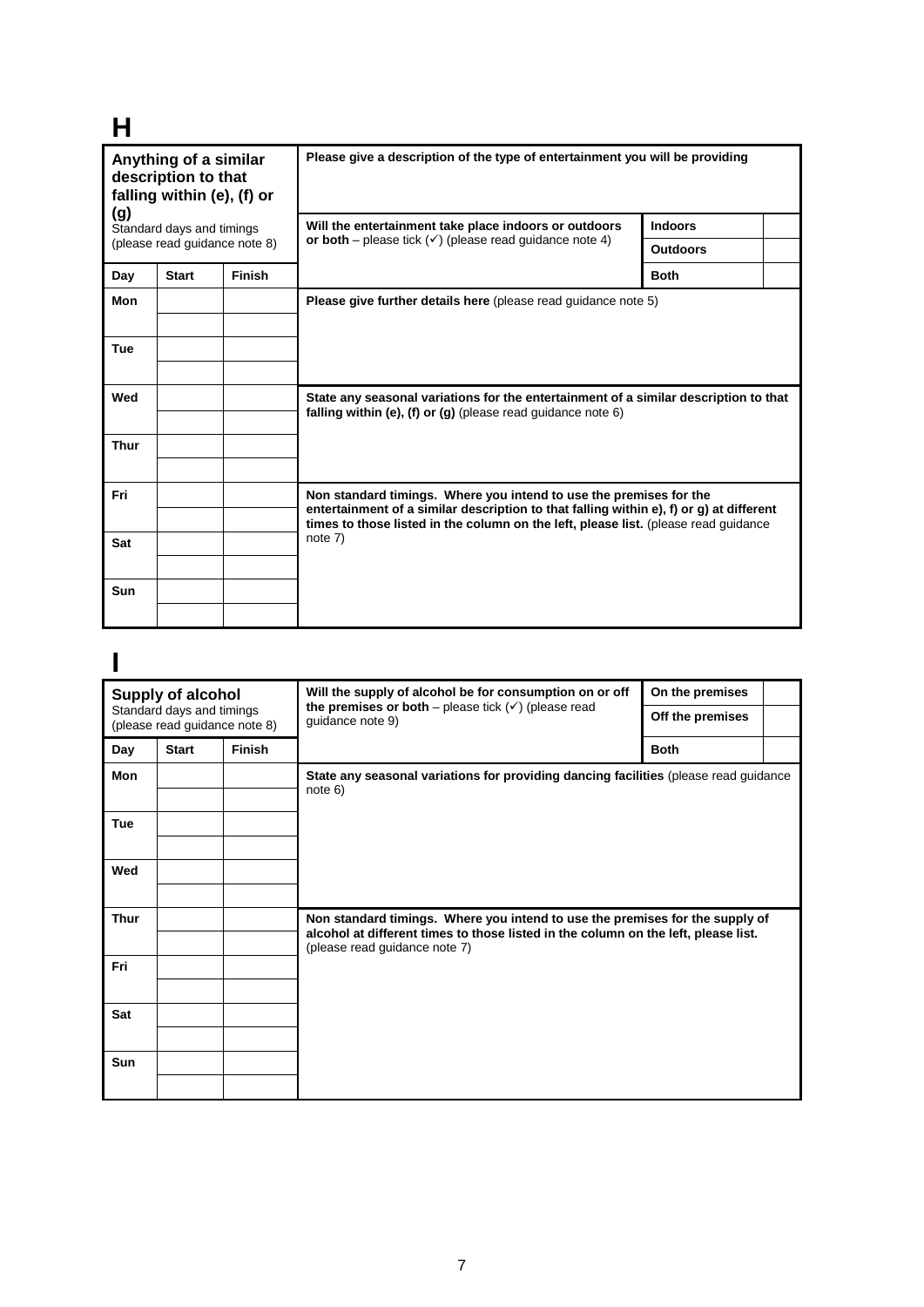# **J**

| <b>Hours premises are</b><br>open to the public<br>Standard days and timings<br>(please read guidance note 8) |              |               | State any seasonal variations (please read guidance note 6)                                                                                                                                           |
|---------------------------------------------------------------------------------------------------------------|--------------|---------------|-------------------------------------------------------------------------------------------------------------------------------------------------------------------------------------------------------|
| Day                                                                                                           | <b>Start</b> | <b>Finish</b> |                                                                                                                                                                                                       |
| Mon                                                                                                           |              |               | Non standard timings. Where you intend to open the premises to be open to the<br>public at different times from those listed in the column on the left, please list.<br>(please read guidance note 7) |
| <b>Tue</b>                                                                                                    |              |               |                                                                                                                                                                                                       |
| Wed                                                                                                           |              |               |                                                                                                                                                                                                       |
|                                                                                                               |              |               |                                                                                                                                                                                                       |
| <b>Thur</b>                                                                                                   |              |               |                                                                                                                                                                                                       |
| Fri                                                                                                           |              |               |                                                                                                                                                                                                       |
| Sat                                                                                                           |              |               |                                                                                                                                                                                                       |
| Sun                                                                                                           |              |               |                                                                                                                                                                                                       |

### **K**

**Please highlight any adult entertainment or services, activities, other entertainment or matters ancillary to the use of the premises that may give rise to concern in respect of children** (please read guidance note 10)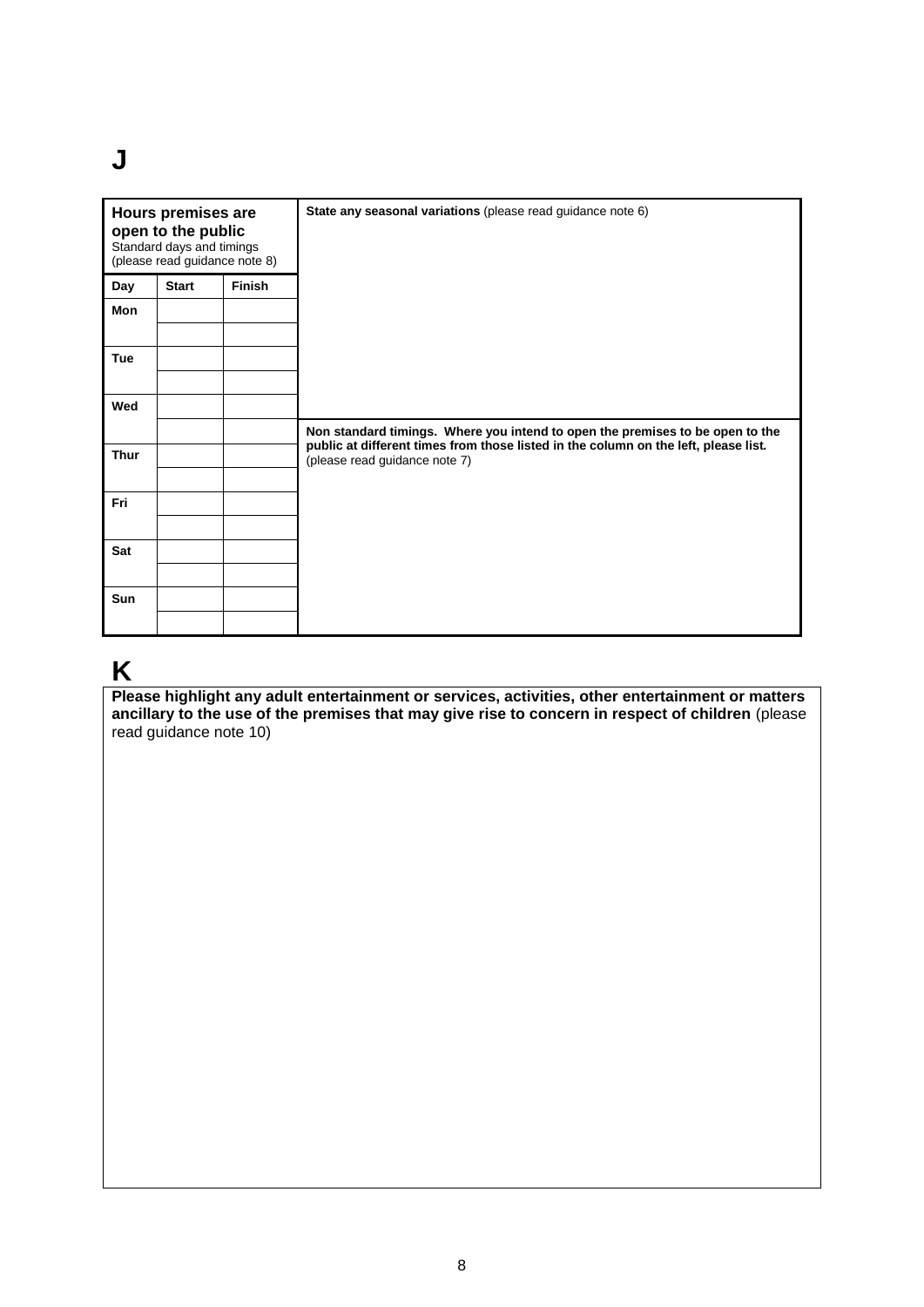## **L**

**Please identify those conditions currently imposed on the certificate which you believe could be removed as a consequence of the proposed variation you are seeking**

Please tick  $\checkmark$  yes

I have enclosed the club premises certificate  $\Box$ 

I have enclosed the relevant part of the club premises certificate  $\Box$ 

If you have not ticked one of these boxes please fill in reasons for not including the certificate or part of it below:

**Reasons why the club has failed to enclosed the club premises certificate or relevant part of it**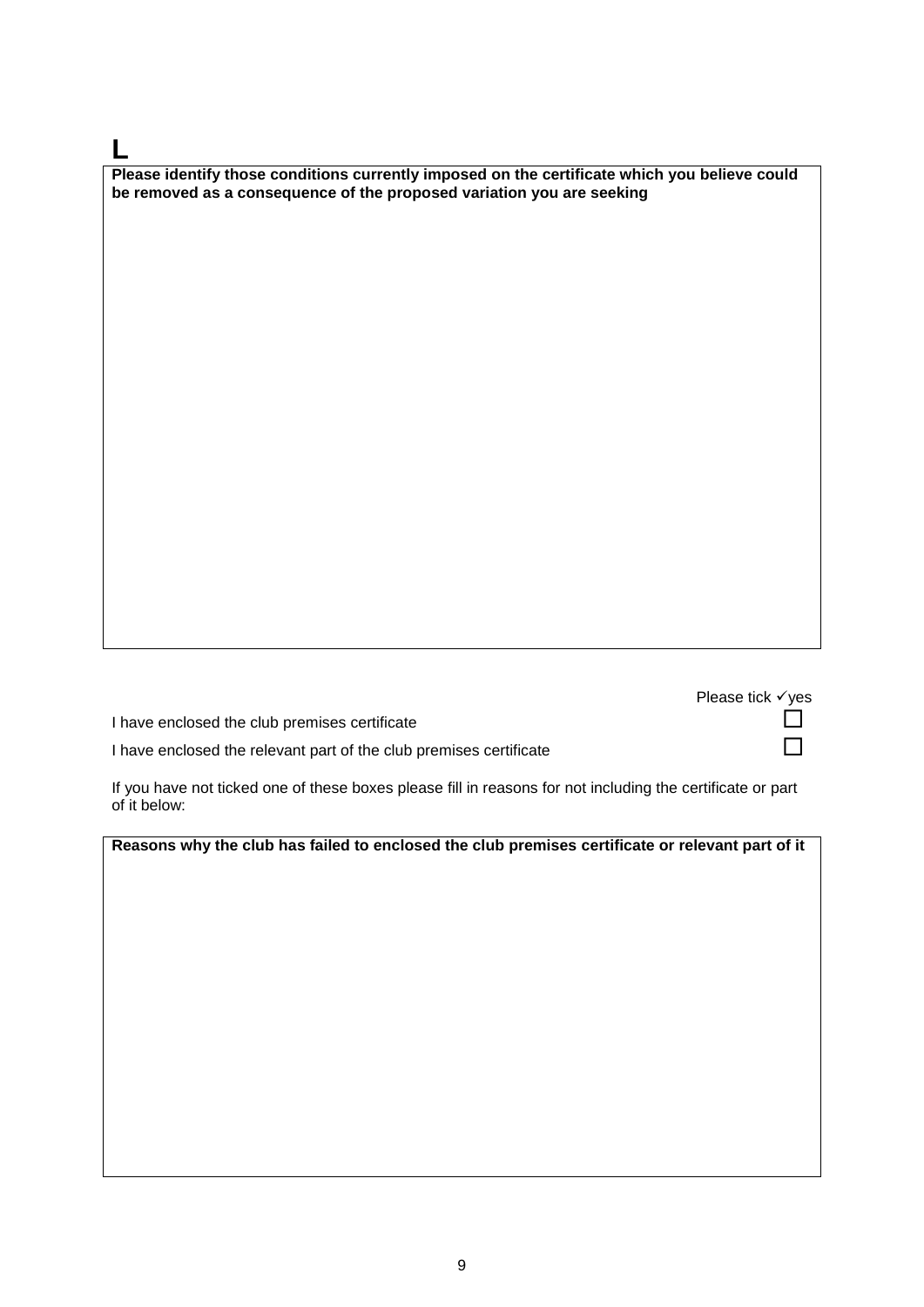## **M**

**Describe the steps you intend to take to promote the four licensing objectives:**

**a) General – all four licensing objectives (b, c, d, e)** (please read guidance note 10)

### **b) The prevention of crime and disorder**

#### **c) Public safety**

### **d) The prevention of public nuisance**

#### **e) The protection of children from harm**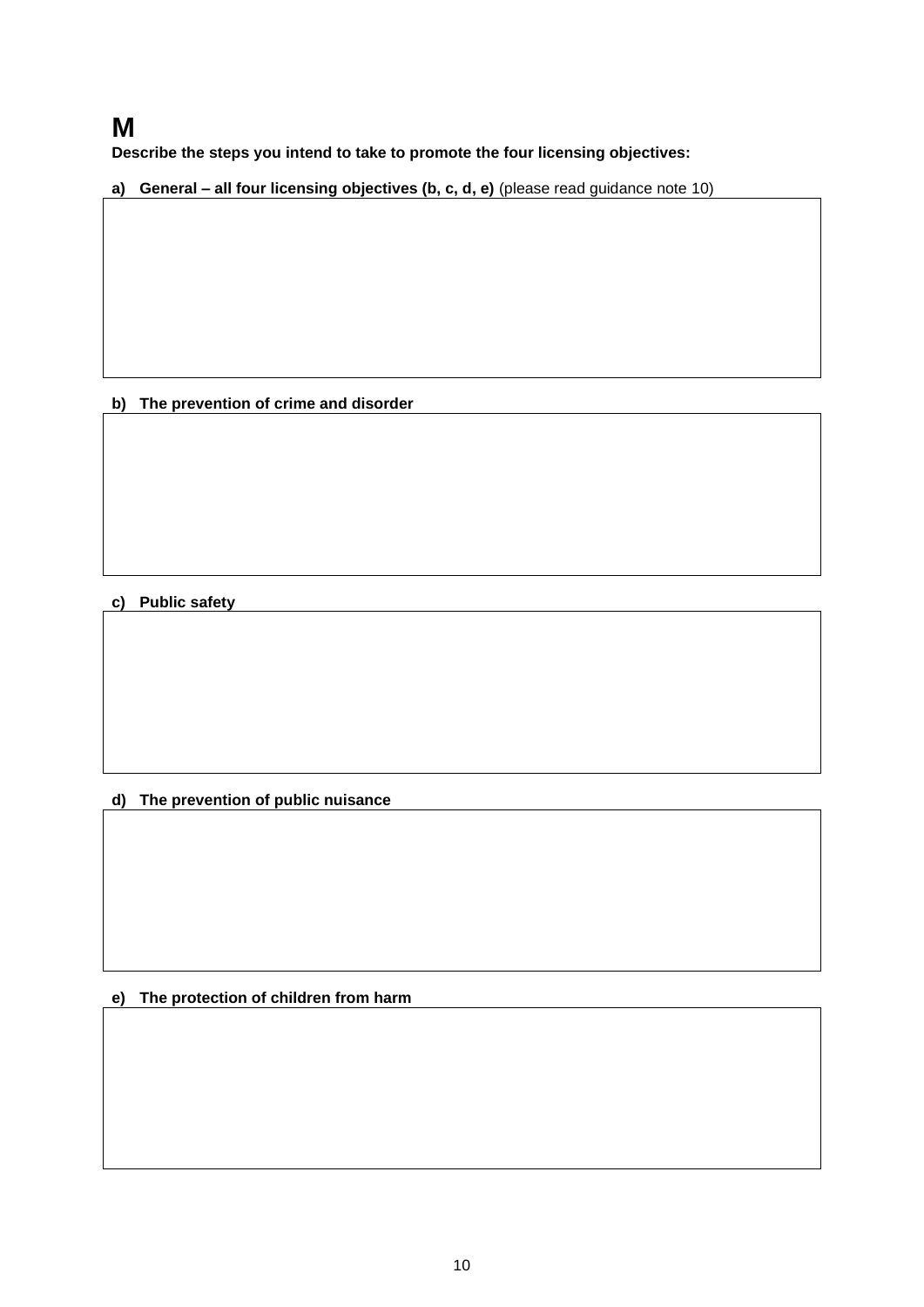| $\bullet$                                                                                                                                                                                                                                                                                           | I have made or enclosed payment of the fee or                                                    |  |  |  |  |  |
|-----------------------------------------------------------------------------------------------------------------------------------------------------------------------------------------------------------------------------------------------------------------------------------------------------|--------------------------------------------------------------------------------------------------|--|--|--|--|--|
|                                                                                                                                                                                                                                                                                                     | I have sent copies of this application and the plan to responsible authorities                   |  |  |  |  |  |
|                                                                                                                                                                                                                                                                                                     | I understand that I must now advertise my application                                            |  |  |  |  |  |
|                                                                                                                                                                                                                                                                                                     | I have enclosed the club premises certificate or relevant part of it or explanation              |  |  |  |  |  |
| $\bullet$                                                                                                                                                                                                                                                                                           | I understand that if I do not comply with the above requirements my application will be rejected |  |  |  |  |  |
| IT IS AN OFFENCE, UNDER SECTION 158 OF THE LICENSING ACT 2003 TO MAKE A FALSE STATEMENT<br>IN OR IN CONNECTION WITH THIS APPLICATION. THOSE WHO MAKE A FALSE STATEMENT MAY BE<br>LIABLE ON SUMMARY CONVICTION TO A FINE OF ANY AMOUNT.<br><b>Part 5 – Signatures</b> (please read guidance note 11) |                                                                                                  |  |  |  |  |  |
|                                                                                                                                                                                                                                                                                                     |                                                                                                  |  |  |  |  |  |
|                                                                                                                                                                                                                                                                                                     | make this application on behalf of the club and have authority to bind the club.                 |  |  |  |  |  |
|                                                                                                                                                                                                                                                                                                     |                                                                                                  |  |  |  |  |  |
|                                                                                                                                                                                                                                                                                                     |                                                                                                  |  |  |  |  |  |

Please tick  $\checkmark$  Yes

| Address for correspondence associated with this application (please read guidance note 12) |           |  |  |  |
|--------------------------------------------------------------------------------------------|-----------|--|--|--|
|                                                                                            |           |  |  |  |
| Post town                                                                                  | Post code |  |  |  |
| Telephone number (if any)                                                                  |           |  |  |  |
| If you would prefer us to correspond with you by email your email address                  |           |  |  |  |

### **Notes for guidance**

- 1. You do not have to pay a fee if the only purpose of the variation for which you are applying is to avoid becoming liable for the late night levy.
- 2. In terms of specific regulated entertainments please note that:
	- Plays: no licence is required for performances between 08:00 and 23.00 on any day, provided that the audience does not exceed 500.
	- Films: no licence is required for 'not-for-profit' film exhibition held in community premises between 08.00 and 23.00 on any day provided that the audience does not exceed 500 and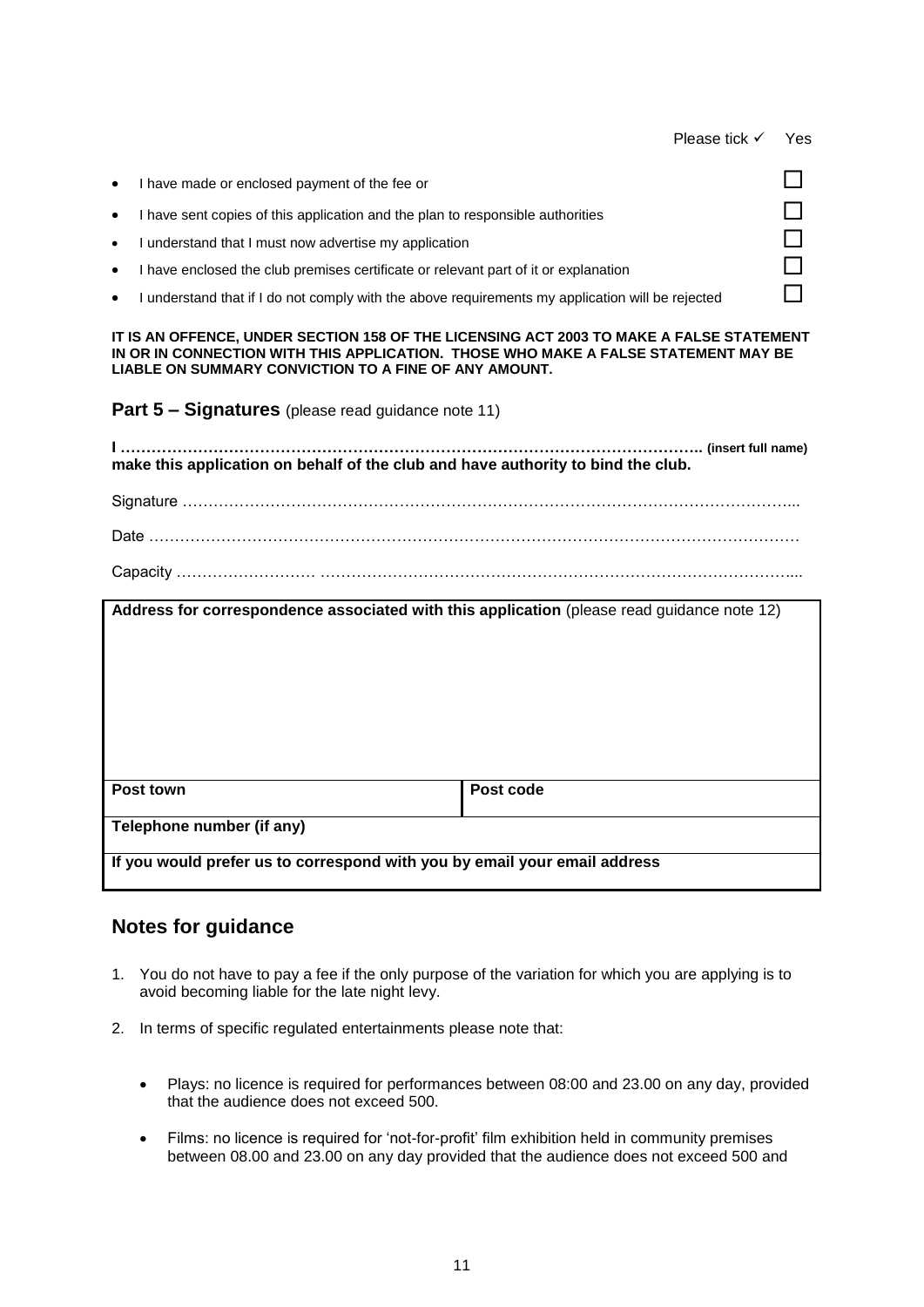the organiser (a) gets consent to the screening from a person who is responsible for the premises; and (b) ensures that each such screening abides by age classification ratings.

- Indoor sporting events: no licence is required for performances between 08.00 and 23.00 on any day, provided that the audience does not exceed 1000.
- Boxing or Wrestling Entertainment: no licence is required for a contest, exhibition or display of Greco-Roman wrestling, or freestyle wrestling between 08.00 and 23.00 on any day, provided that the audience does not exceed 1000. Combined fighting sports – defined as a contest, exhibition or display which combines boxing or wrestling with one or more martial arts – are licensable as a boxing or wrestling entertainment rather than an indoor sporting event.
- Live music: no licence permission is required for:
	- o a performance of unamplified live music between 08.00 and 23.00 on any day, on any premises.
	- a performance of amplified live music between 08.00 and 23.00 on any day on premises authorised to sell alcohol for consumption on those premises, provided that the audience does not exceed 500.
	- $\circ$  a performance of amplified live music between 08.00 and 23.00 on any day, in a workplace that is not licensed to sell alcohol on those premises, provided that the audience does not exceed 500.
	- $\circ$  a performance of amplified live music between 08.00 and 23.00 on any day, in a church hall, village hall, community hall, or other similar community premises, that is not licensed by a premises licence to sell alcohol, provided that (a) the audience does not exceed 500, and (b) the organiser gets consent for the performance from a person who is responsible for the premises.
	- $\circ$  a performance of amplified live music between 08.00 and 23.00 on any day, at the non-residential premises of (i) a local authority, or (ii) a school, or (iii) a hospital, provided that (a) the audience does not exceed 500, and (b) the organiser gets consent for the performance on the relevant premises from: (i) the local authority concerned, or (ii) the school or (iii) the health care provider for the hospital.
- Recorded Music: no licence permission is required for:
	- any playing of recorded music between 08.00 and 23.00 on any day on premises authorised to sell alcohol for consumption on those premises, provided that the audience does not exceed 500.
	- $\circ$  any playing of recorded music between 08.00 and 23.00 on any day, in a church hall, village hall, community hall, or other similar community premises, that is not licensed by a premises licence to sell alcohol, provided that (a) the audience does not exceed 500, and (b) the organiser gets consent for the performance from a person who is responsible for the premises.
	- o any playing of recorded music between 08.00 and 23.00 on any day, at the nonresidential premises of (i) a local authority, or (ii) a school, or (iii) a hospital, provided that (a) the audience does not exceed 500, and (b) the organiser gets consent for the performance on the relevant premises from: (i) the local authority concerned, or (ii) the school proprietor or (iii) the health care provider for the hospital.
- Dance: no licence is required for performances between 08.00 and 23.00 on any day, provided that the audience does not exceed 500. However, a performance which amounts to adult entertainment remains licensable.
- Cross activity exemptions: no licence is required between 08.00 and 23.00 on any day, with no limit on audience size for:
	- o any entertainment taking place on the premises of the local authority where the entertainment is provided by or on behalf of the local authority;
	- $\circ$  any entertainment taking place on the hospital premises of the health care provider where the entertainment is provided by or on behalf of the health care provider;
	- o any entertainment taking place on the premises of the school where the entertainment is provided by or on behalf of the school proprietor; and